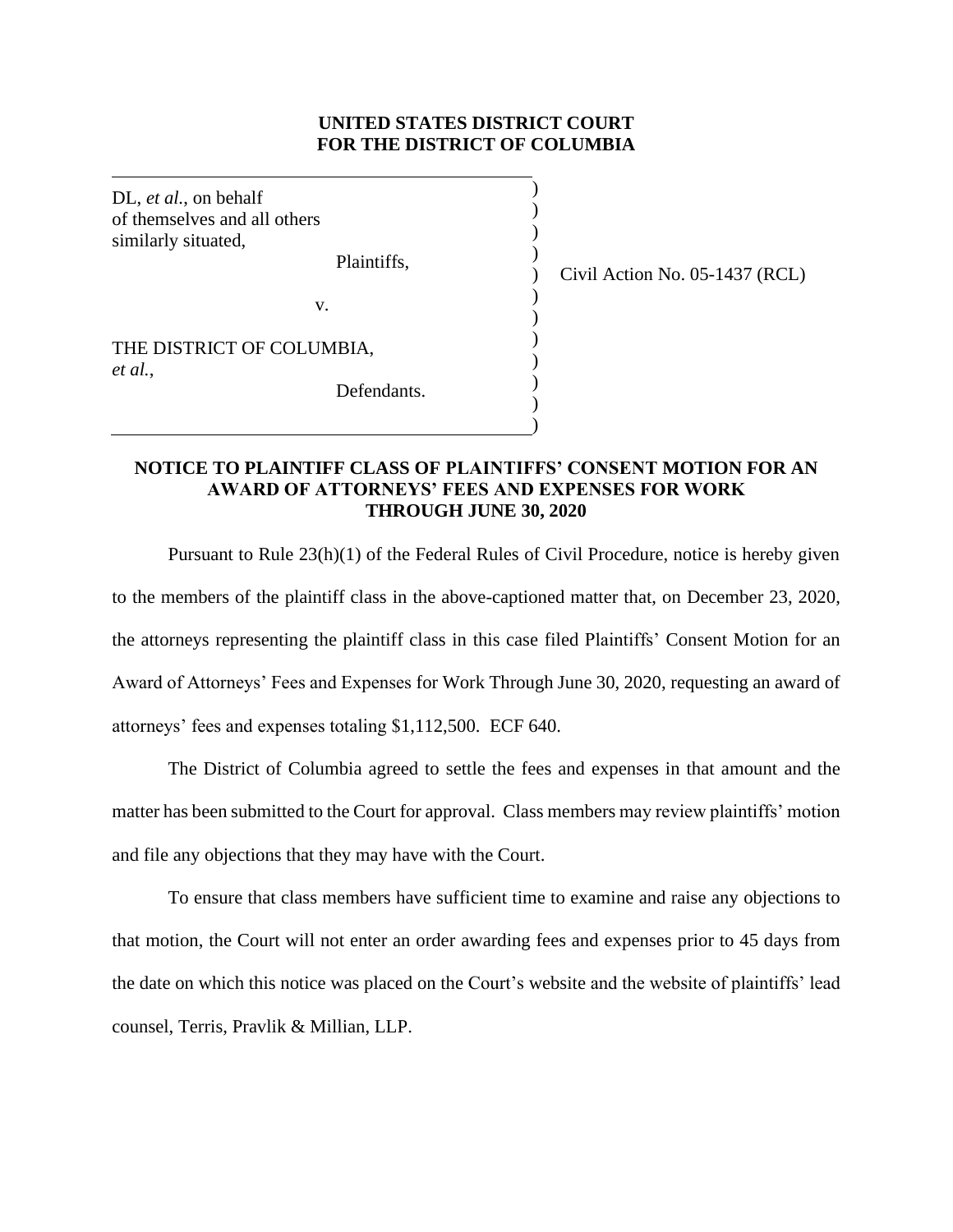**Determining if you are a class member.** The plaintiff class includes, generally, children who, while they are or were 3-to-5-years-old, (1) were not identified and served with needed special education and related services, (2) did not receive timely evaluations and eligibility determinations for special education services, or (3) did not receive smooth and effective transitions from Part C Individuals with Disabilities Education Act (IDEA) services to Part B IDEA services at age 3.

**Class members' right to review the motion.** If you believe that you or a child for whom you are a parent or guardian is a class member, and would like to review the fee application that is at issue, you may contact counsel for plaintiffs or defendants at the following addresses:

Counsel for plaintiffs: Todd A. Gluckman, Terris, Pravlik & Millian, LLP, 1816 12th Street, NW, Suite 303, Washington, DC 20009, (202) 204-8482, tgluckman@tpmlaw.com.

Counsel for defendants: Honey Morton, Assistant Attorney General, 400 Sixth Street, NW, Suite 10100, Washington, DC 20001, (202) 724-6591, honey.morton@dc.gov.

**Class members' right to object to the motion.** Class members have the right to file objections to plaintiffs' motion. The Court will consider your views. To object, you must send a signed letter stating that you object to Plaintiffs' December 23, 2020 Consent Motion for an Award of Attorneys' Fees and Expenses in *DL v. District of Columbia*, Civil Action No. 05-1437 (RCL). Be sure to include your name, address, telephone number, email address (if any), and signature. Set out in clear language the reasons why you object. Your objection, if any, must be mailed or delivered to all of the following addresses such that it is **postmarked or received no later than March 26, 2021**, which is 45 days from the date that the notice was posted on the Court's website: